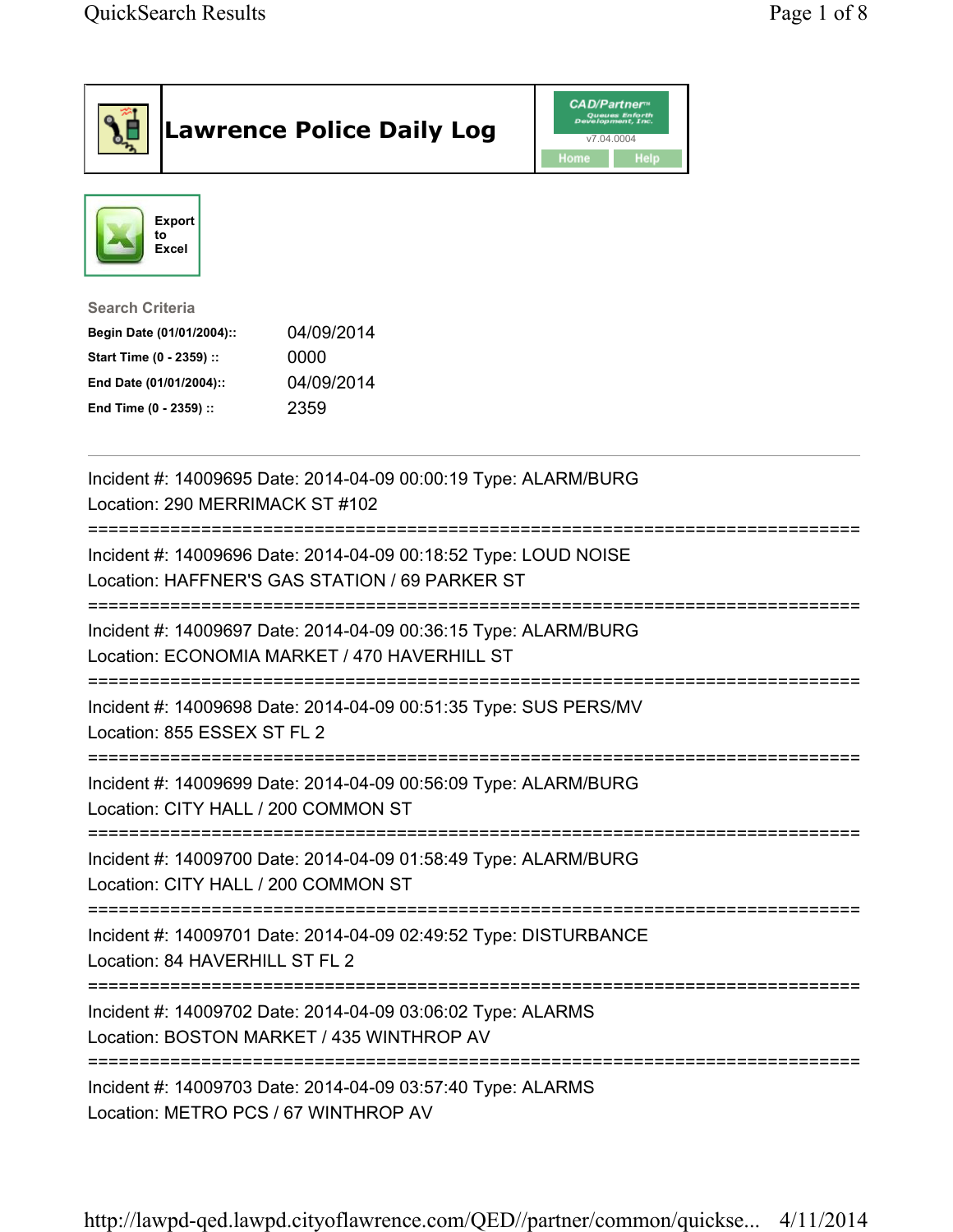| Incident #: 14009704 Date: 2014-04-09 05:44:24 Type: ALARMS<br>Location: SUPER LIQUORS / 35 S BROADWAY                                       |
|----------------------------------------------------------------------------------------------------------------------------------------------|
| Incident #: 14009705 Date: 2014-04-09 06:19:00 Type: ARREST<br>Location: 186 SPRUCE ST FL 4                                                  |
| Incident #: 14009706 Date: 2014-04-09 06:53:11 Type: STOL/MV/PAS<br>Location: 126 TRENTON ST                                                 |
| Incident #: 14009707 Date: 2014-04-09 07:34:32 Type: DOMESTIC/PAST<br>Location: 300 AMES ST                                                  |
| Incident #: 14009708 Date: 2014-04-09 07:38:28 Type: THREATS<br>Location: 38 LAWRENCE ST                                                     |
| ======================<br>Incident #: 14009709 Date: 2014-04-09 08:07:29 Type: M/V STOP<br>Location: RT 114 & RT 495                         |
| Incident #: 14009710 Date: 2014-04-09 08:24:04 Type: LARCENY/PAST<br>Location: CARVER ST & SALEM ST<br>===================================== |
| Incident #: 14009711 Date: 2014-04-09 08:31:44 Type: DOMESTIC/PAST<br>Location: 40 LAWRENCE ST                                               |
| Incident #: 14009712 Date: 2014-04-09 09:22:00 Type: TOW OF M/V<br>Location: 87 E HAVERHILL ST                                               |
| Incident #: 14009713 Date: 2014-04-09 09:25:06 Type: DISTURBANCE<br>Location: 51 WEST ST                                                     |
| Incident #: 14009714 Date: 2014-04-09 09:45:51 Type: B&E/PAST<br>Location: 108 AMES ST FL 2                                                  |
| Incident #: 14009715 Date: 2014-04-09 09:59:07 Type: HIT & RUN M/V<br>Location: 270 HAMPSHIRE ST                                             |
| Incident #: 14009716 Date: 2014-04-09 10:26:38 Type: STOL/MV/PAS<br>Location: 138 EXCHANGE ST<br>:==========================                 |
| Incident #: 14009717 Date: 2014-04-09 10:59:50 Type: ANIMAL COMPL<br>Lootion: 97 MANIOUECTED CT                                              |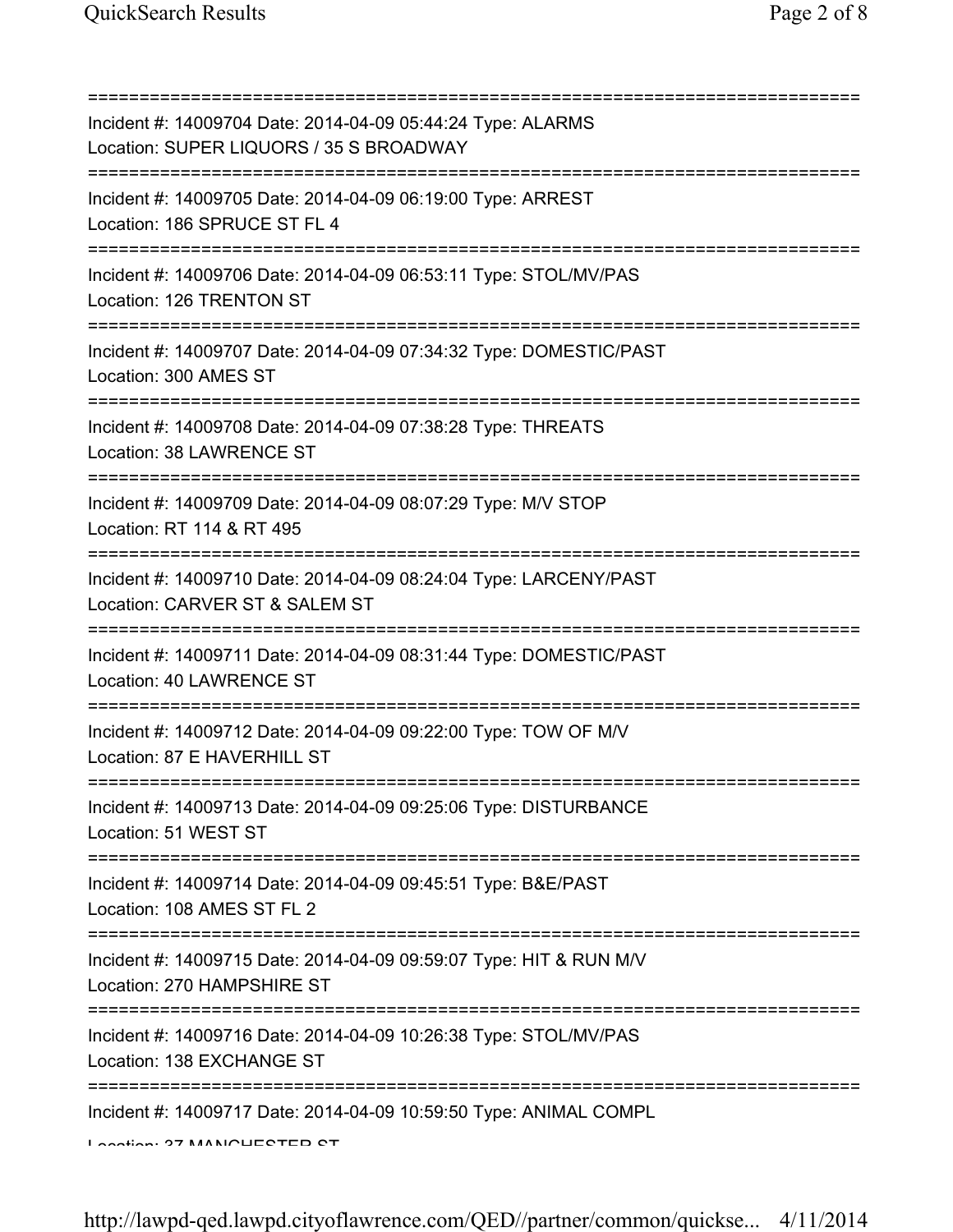| :============                                                                                                                          |
|----------------------------------------------------------------------------------------------------------------------------------------|
| Incident #: 14009718 Date: 2014-04-09 11:05:51 Type: PARK & WALK<br>Location: BROADWAY                                                 |
| Incident #: 14009719 Date: 2014-04-09 11:07:07 Type: PARK & WALK<br>Location: S UNION ST                                               |
| Incident #: 14009720 Date: 2014-04-09 11:20:41 Type: AUTO ACC/NO PI<br>Location: LAWRENCE ST & MYRTLE ST                               |
| Incident #: 14009723 Date: 2014-04-09 11:21:14 Type: B&E/MV/PAST<br>Location: LEXINGTON ST & MYRTLE ST                                 |
| Incident #: 14009721 Date: 2014-04-09 11:22:21 Type: DRUG VIO<br>Location: 9 TREMONT ST<br>-------------------------------             |
| Incident #: 14009722 Date: 2014-04-09 11:23:57 Type: A&B PAST<br>Location: PARTHUM SCHOOL / 255 E HAVERHILL ST<br>=================    |
| Incident #: 14009724 Date: 2014-04-09 11:47:14 Type: ALARM/BURG<br>Location: LAWRENCE PUBLIC LIBRARY / 135 PARKER ST                   |
| Incident #: 14009725 Date: 2014-04-09 11:52:10 Type: INVEST CONT<br>Location: PARTHUM SCHOOL / 255 E HAVERHILL ST                      |
| Incident #: 14009726 Date: 2014-04-09 12:09:40 Type: SUS PERS/MV<br>Location: 9 BOURQUE ST                                             |
| Incident #: 14009727 Date: 2014-04-09 12:15:42 Type: FIGHT<br>Location: FERRY ST & PROSPECT ST                                         |
| Incident #: 14009728 Date: 2014-04-09 12:40:49 Type: DISTURBANCE<br>Location: 1 TREMONT ST                                             |
| =====================================<br>Incident #: 14009729 Date: 2014-04-09 12:56:29 Type: MEDIC SUPPORT<br>Location: 8 GREEN ST #7 |
| Incident #: 14009730 Date: 2014-04-09 13:18:42 Type: M/V STOP<br>Location: BOXFORD ST & WINTHROP AV                                    |
| =================<br>Incident #: 14009731 Date: 2014-04-09 13:21:02 Type: PARK & WALK                                                  |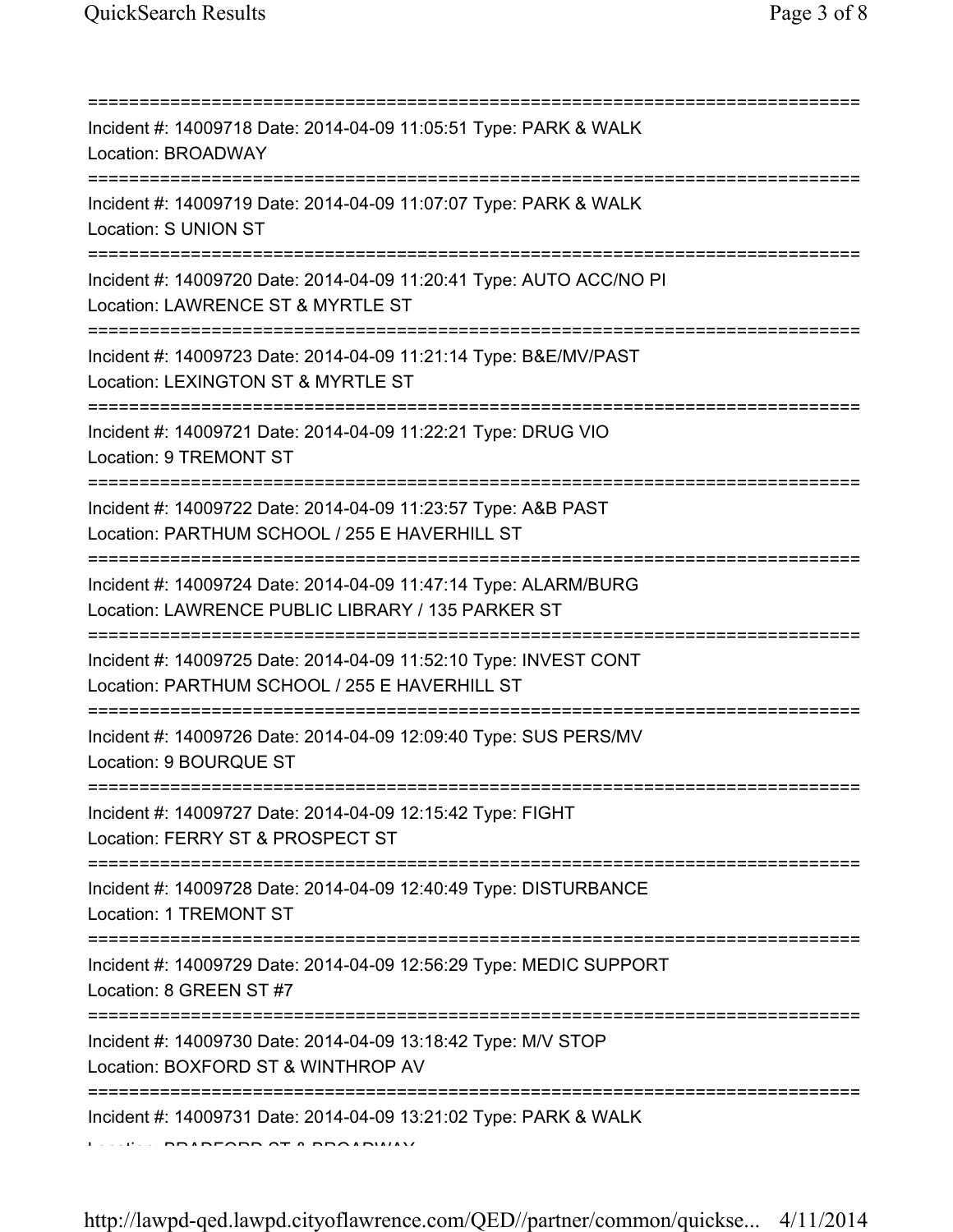Location: 30 EUTAW ST

=========================================================================== Incident #: 14009732 Date: 2014-04-09 13:23:49 Type: ALARM/BURG Location: LUPOLI BUILDING / 290 MERRIMACK ST =========================================================================== Incident #: 14009733 Date: 2014-04-09 13:37:01 Type: A&B PAST Location: 555 S UNION ST =========================================================================== Incident #: 14009734 Date: 2014-04-09 13:40:05 Type: DUMPSTER FIRE Location: BAILEY ST & S UNION ST =========================================================================== Incident #: 14009735 Date: 2014-04-09 13:55:18 Type: WARRANT SERVE Location: 4 KENT ST =========================================================================== Incident #: 14009736 Date: 2014-04-09 13:57:24 Type: SUS PERS/MV Location: 138 EXCHANGE ST =========================================================================== Incident #: 14009737 Date: 2014-04-09 14:03:54 Type: SUS PERS/MV Location: 11 CYR DR =========================================================================== Incident #: 14009738 Date: 2014-04-09 14:03:56 Type: MV/BLOCKING Location: 43 FALMOUTH ST =========================================================================== Incident #: 14009739 Date: 2014-04-09 14:08:05 Type: WARRANT SERVE Location: 2 APPLETON ST =========================================================================== Incident #: 14009740 Date: 2014-04-09 14:09:10 Type: RECOV/STOL/MV Location: FERRY ST & KATHERINE ST =========================================================================== Incident #: 14009741 Date: 2014-04-09 14:17:56 Type: CK WELL BEING Location: MEDICAL CENTER / 25 MARSTON ST =========================================================================== Incident #: 14009742 Date: 2014-04-09 14:24:34 Type: ALARM/BURG Location: ARCE RESIDENCE / 297 MT VERNON ST =========================================================================== Incident #: 14009743 Date: 2014-04-09 14:34:15 Type: DRUG VIO Location: 420 COMMON ST =========================================================================== Incident #: 14009744 Date: 2014-04-09 14:35:35 Type: LARCENY/MV/PAST Location: LOAN USA / 92 BROADWAY =========================================================================== Incident #: 14009745 Date: 2014-04-09 14:43:49 Type: ANIMAL COMPL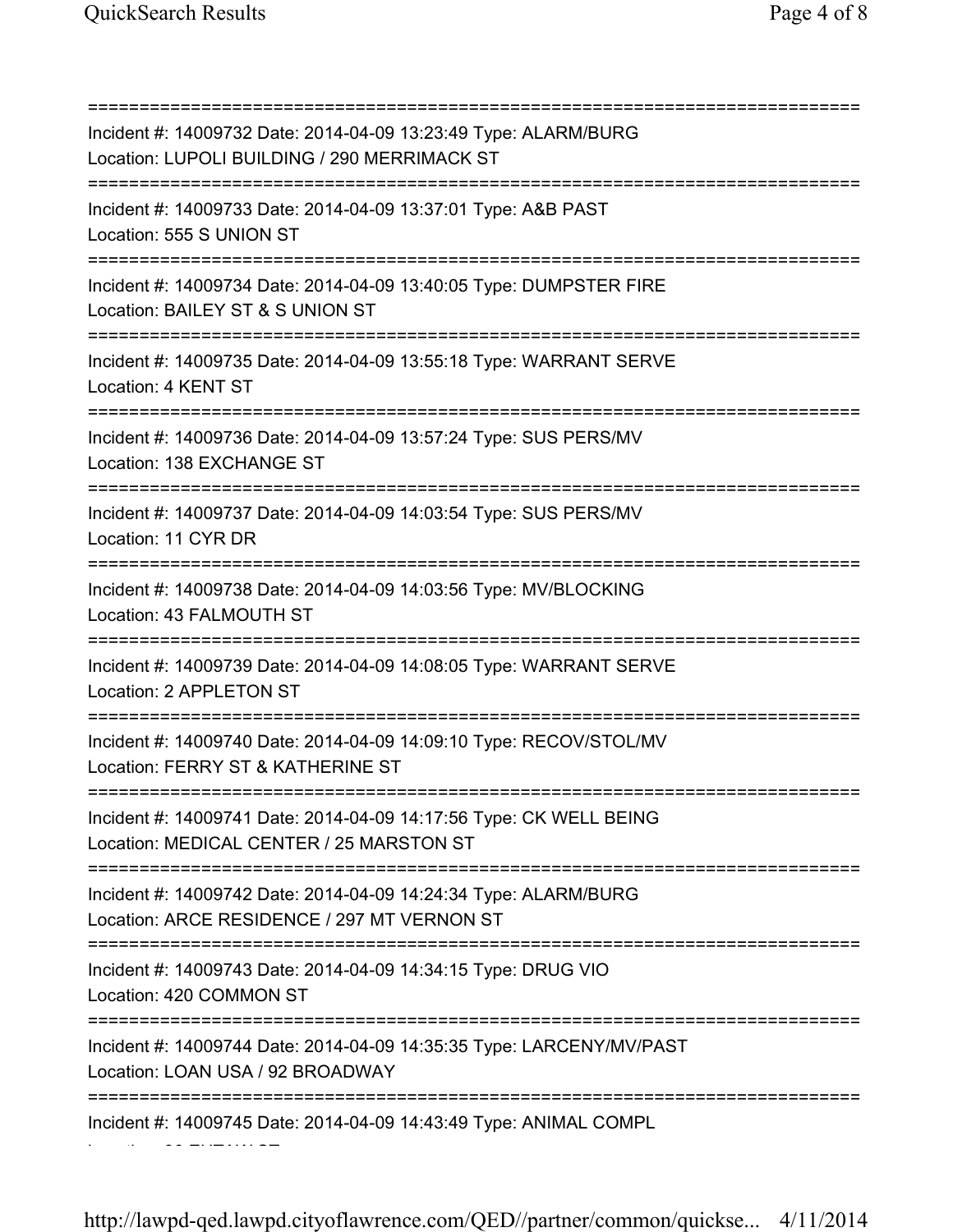=========================================================================== Incident #: 14009746 Date: 2014-04-09 14:44:32 Type: WARRANT SERVE Location: 4 KENT ST =========================================================================== Incident #: 14009747 Date: 2014-04-09 14:45:31 Type: AUTO ACC/PED Location: 400 CANAL ST =========================================================================== Incident #: 14009748 Date: 2014-04-09 14:52:00 Type: LOST PROPERTY Location: 34 GREENWOOD ST FL 2 =========================================================================== Incident #: 14009749 Date: 2014-04-09 15:01:42 Type: LARCENY/PAST Location: COMMUNITY DENTIST / 420 ESSEX ST =========================================================================== Incident #: 14009751 Date: 2014-04-09 15:16:11 Type: IDENTITY THEFT Location: 201 CARLETON ST =========================================================================== Incident #: 14009750 Date: 2014-04-09 15:18:44 Type: CK WELL BEING Location: REGUS-NUNEZ RESIDENCE / 6 STANDISH RD =========================================================================== Incident #: 14009752 Date: 2014-04-09 15:39:41 Type: A&B PAST Location: 138 S UNION ST =========================================================================== Incident #: 14009753 Date: 2014-04-09 15:43:17 Type: CK WELL BEING Location: 210 MERRIMACK ST #206 =========================================================================== Incident #: 14009754 Date: 2014-04-09 15:44:07 Type: M/V STOP Location: APPLETON ST & ESSEX ST =========================================================================== Incident #: 14009755 Date: 2014-04-09 16:01:14 Type: ARREST Location: E HAVERHILL ST & MARSTON ST =========================================================================== Incident #: 14009756 Date: 2014-04-09 16:08:56 Type: DOMESTIC/PROG Location: 56 WILLOW ST =========================================================================== Incident #: 14009757 Date: 2014-04-09 16:25:24 Type: SUS PERS/MV Location: 2 SHAWSHEEN RD =========================================================================== Incident #: 14009758 Date: 2014-04-09 16:35:14 Type: ANIMAL COMPL Location: 413 RIVERSIDE DR =========================================================================== Incident #: 14009759 Date: 2014-04-09 16:47:55 Type: MAN DOWN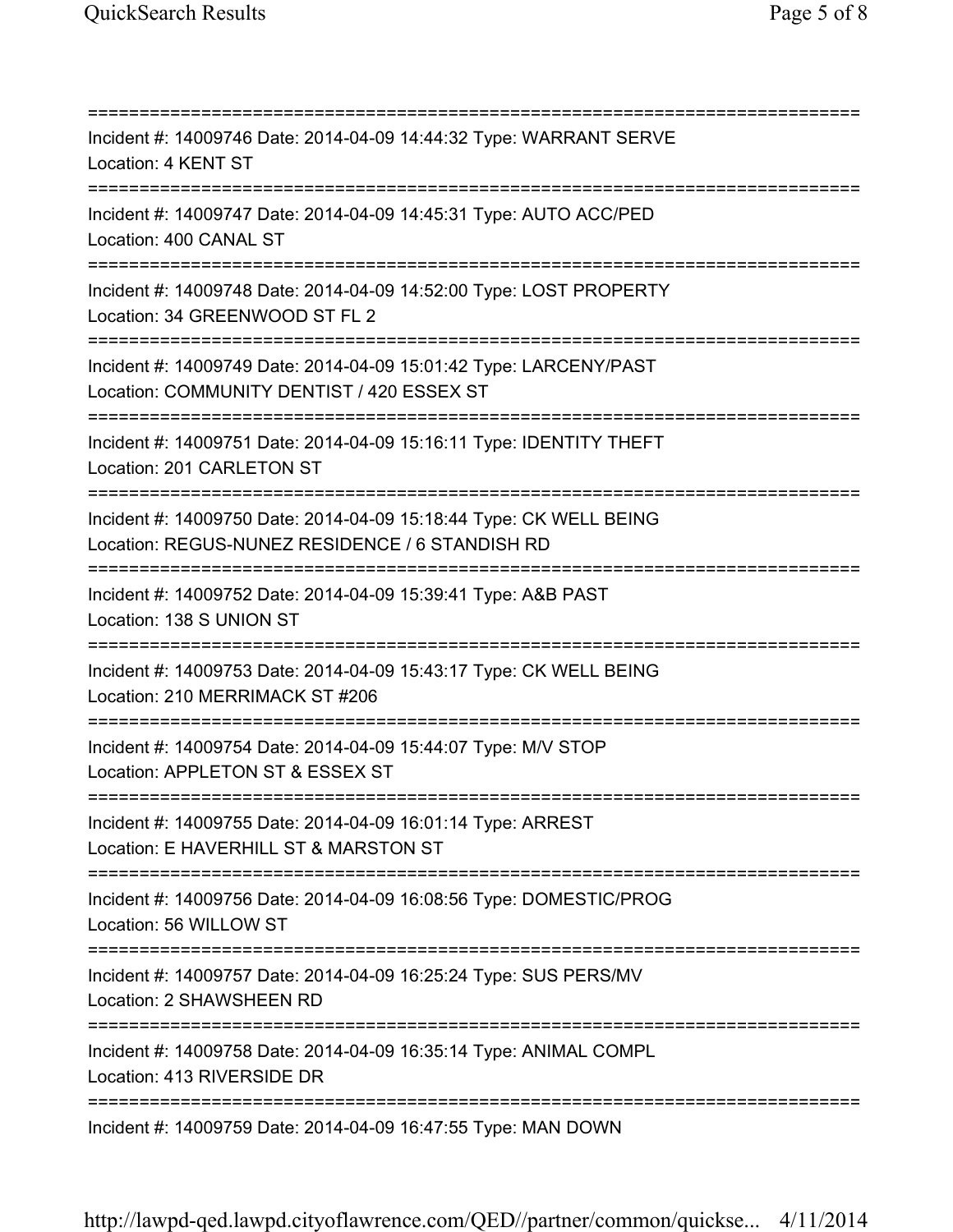| Incident #: 14009760 Date: 2014-04-09 16:52:02 Type: 911 HANG UP<br>Location: SAUNDERS SCHOOL APARTMENT / 243 S BROADWAY                              |
|-------------------------------------------------------------------------------------------------------------------------------------------------------|
| Incident #: 14009761 Date: 2014-04-09 16:56:32 Type: FIGHT<br>Location: 109 PARK ST                                                                   |
| Incident #: 14009762 Date: 2014-04-09 17:09:04 Type: AUTO ACC/PED<br>Location: ONE STOP MARKET / 136 ESSEX ST                                         |
| Incident #: 14009763 Date: 2014-04-09 17:13:24 Type: LOUD NOISE<br>Location: BROOK STREET PARK / 67 BROOK ST                                          |
| Incident #: 14009764 Date: 2014-04-09 17:15:00 Type: KEEP PEACE<br>Location: 473 ESSEX ST #35                                                         |
| Incident #: 14009765 Date: 2014-04-09 17:21:30 Type: DISTURBANCE<br>Location: LAWRENCE GENERAL HOSPITAL / 1 GENERAL ST<br>=========================== |
| Incident #: 14009766 Date: 2014-04-09 17:29:43 Type: ARREST<br>Location: MARSTON ST & 495                                                             |
| Incident #: 14009767 Date: 2014-04-09 17:42:13 Type: HIT & RUN M/V<br>Location: HAMPSHIRE ST & PARK ST                                                |
| Incident #: 14009768 Date: 2014-04-09 17:45:54 Type: M/V STOP<br>Location: HIGH ST & STORROW ST                                                       |
| Incident #: 14009769 Date: 2014-04-09 17:53:24 Type: LARCENY/MV/PAST<br>Location: 555 S UNION ST                                                      |
| ================================<br>Incident #: 14009770 Date: 2014-04-09 18:31:14 Type: GENERAL SERV<br>Location: 8 BOSTON ST                        |
| Incident #: 14009771 Date: 2014-04-09 18:35:18 Type: SUICIDE ATTEMPT<br>Location: 29 TYLER ST                                                         |
| Incident #: 14009772 Date: 2014-04-09 18:39:25 Type: HIT & RUN M/V<br>Location: 109 PARK ST                                                           |
| Incident #: 14009773 Date: 2014-04-09 18:42:45 Type: AUTO ACC/UNK PI                                                                                  |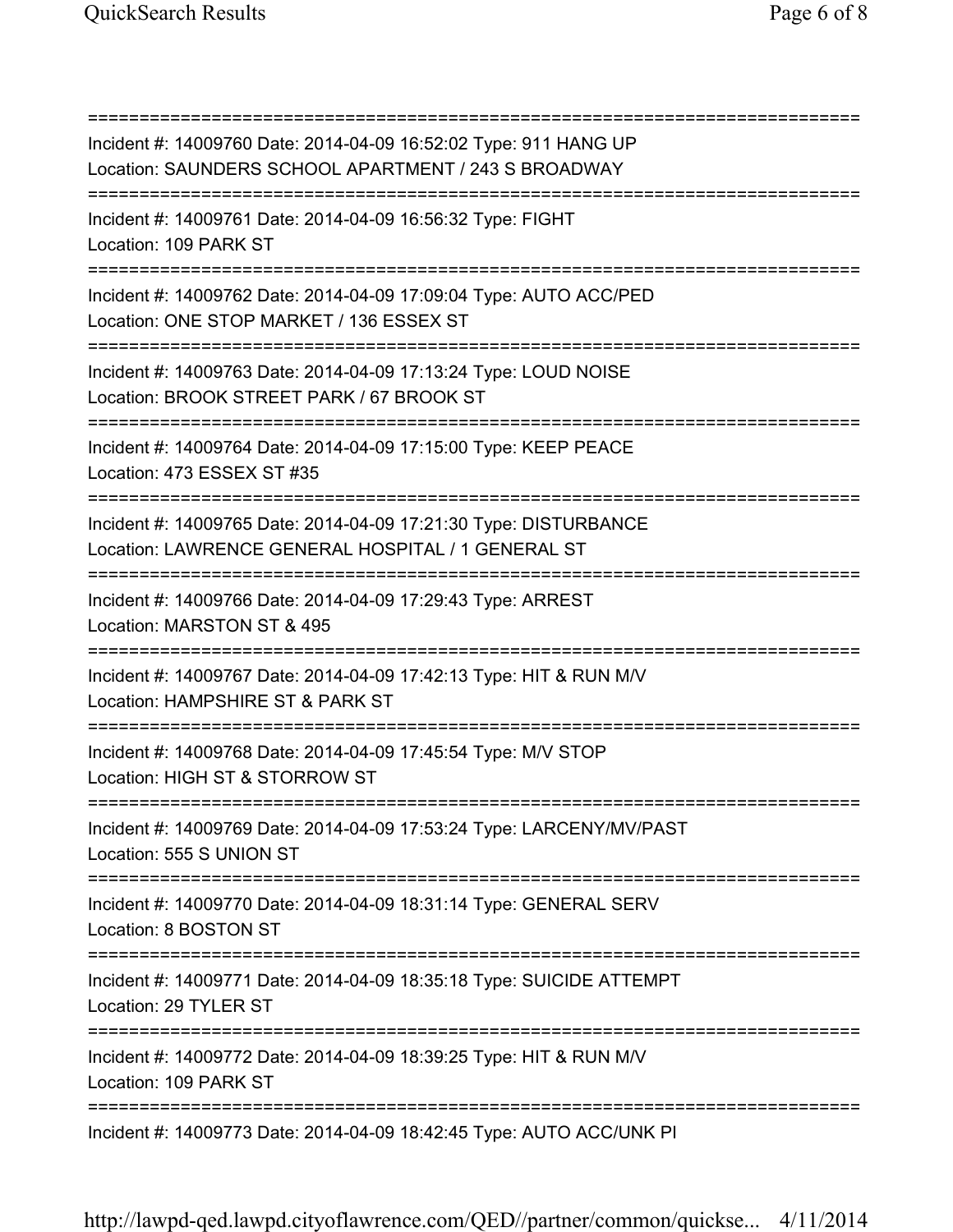| Location: CENTRE ST & WALNUT ST<br>============================<br>=============                                                                               |
|----------------------------------------------------------------------------------------------------------------------------------------------------------------|
| Incident #: 14009774 Date: 2014-04-09 18:45:05 Type: SUS PERS/MV<br>Location: 50 ISLAND ST                                                                     |
| Incident #: 14009775 Date: 2014-04-09 19:20:15 Type: DISTURBANCE<br>Location: 362 ESSEX ST #304                                                                |
| Incident #: 14009776 Date: 2014-04-09 19:27:34 Type: MEDIC SUPPORT<br>Location: 15 EUTAW ST<br>===================================                             |
| Incident #: 14009777 Date: 2014-04-09 19:33:15 Type: TRESPASSING<br>Location: MCDONALDS / 50 BROADWAY                                                          |
| Incident #: 14009778 Date: 2014-04-09 19:50:47 Type: GEN OFFENCES<br>Location: 280 S UNION ST<br>--------------------------------                              |
| Incident #: 14009779 Date: 2014-04-09 20:02:39 Type: DISTURBANCE<br>Location: 101 JACKSON ST                                                                   |
| Incident #: 14009780 Date: 2014-04-09 20:32:21 Type: UNWANTEDGUEST<br>Location: 67 JAMAICA ST                                                                  |
| Incident #: 14009781 Date: 2014-04-09 20:33:51 Type: DISTURBANCE<br>Location: BERNARD AV & HANCOCK ST                                                          |
| Incident #: 14009782 Date: 2014-04-09 21:31:29 Type: B&E/ATTEMPY<br>Location: 5 WILMOT ST #RIGHT FL 1                                                          |
| Incident #: 14009783 Date: 2014-04-09 22:07:05 Type: AUTO ACC/NO PI<br>Location: LOWELL ST & WARREN ST                                                         |
| Incident #: 14009784 Date: 2014-04-09 23:35:01 Type: FIRE<br>Location: 110 OLIVE AV                                                                            |
| Incident #: 14009785 Date: 2014-04-09 23:38:26 Type: ALARM/BURG<br>Location: CITY HALL / 200 COMMON ST                                                         |
| ===========<br>Incident #: 14009786 Date: 2014-04-09 23:40:43 Type: MAN DOWN<br>Location: HAYES TAVERN INC / 167 S UNION ST                                    |
| $A \sim A$ in $A \sim A$ is a $A \sim A$ in $A \sim A$ in $A \sim A$ in $A \sim A$ in $A \sim A$ in $A \sim A$ in $A \sim A$ is a set $A \sim A$ in $A \sim A$ |